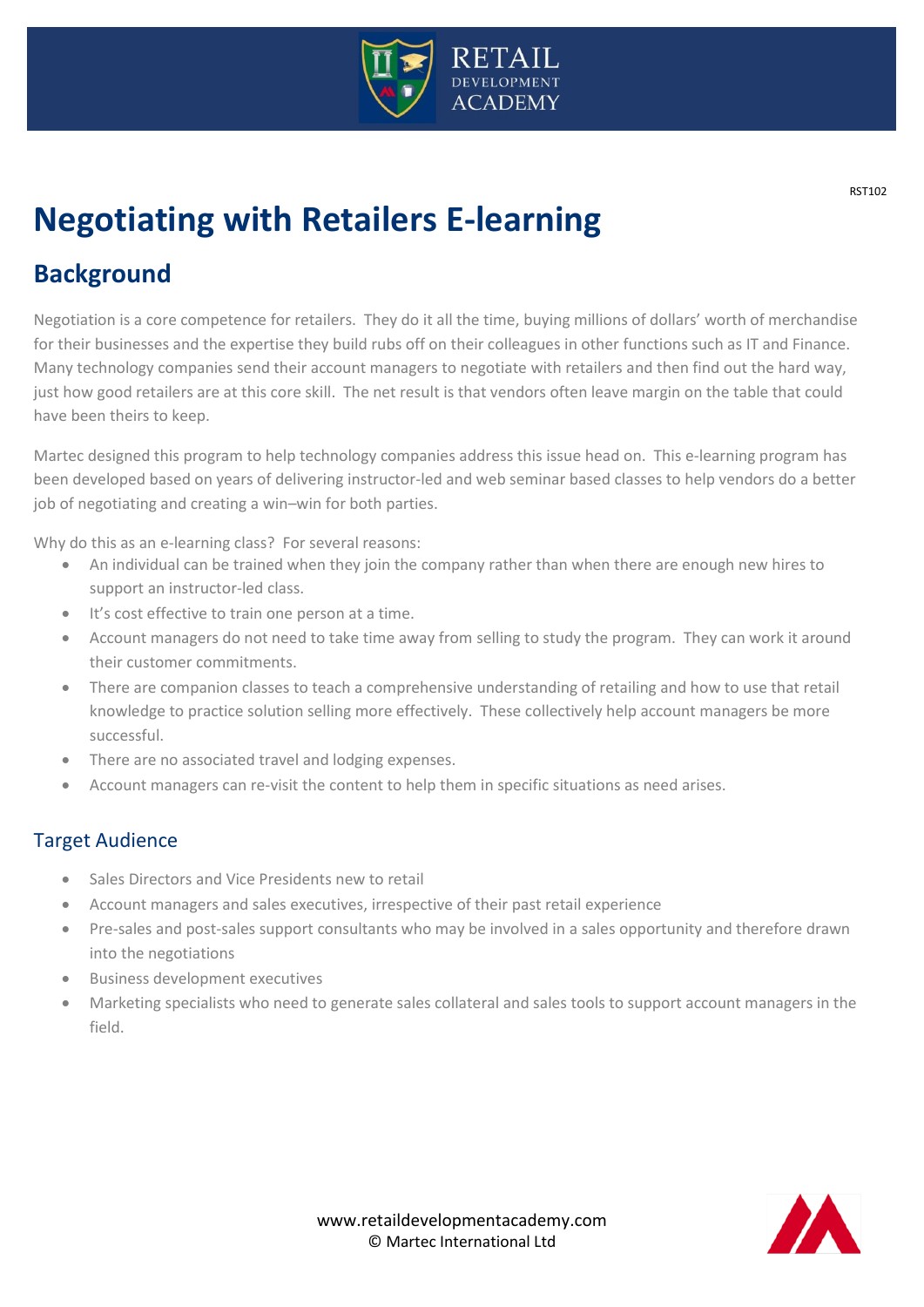# Objectives of the Program

By the end of this program participants will be able to:

- Describe the retail culture and mind-set with respect to negotiation
- Identify the pre-negotiation planning that will help them succeed and maintain control throughout the negotiation process
- Recognize the tactics retailers will use on them and help them interpret the tactics correctly
- Plan and deploy appropriate counter tactics
- And, as a result, conclude negotiations to create more of a win-win for both parties.



# Course Overview

Negotiating with Retailers is a self-paced web-based training program. All the student needs to run the program is access to a PC and a web browser. The program is hosted on the Retail Development Academy's Learning Management System and offered at a one-time fee of \$240 (£192 and €221) per student. Upon payment, an account number and password are issued, which is valid for 1 year. Within the purchased period, students can re-visit the material as often as they wish.

Companies may also purchase a corporate licence which provides unlimited access within the company's own organization. Prices are available on request.

Study time is 3 to 4 hours

## Program Contents

- **1. Background to the retail culture including**
	- Retailers' experience of negotiations
	- Dual vendor preferences
	- Dangerous questions to answer which weaken your negotiating position
	- How retailers purchase
	- What constitutes a win-win scenario
	- Test your knowledge
- **2. Preparation for negotiation**
	- Positioning for negotiation and what to look out for from the retailers
	- What you should learn about them
	- Yours and their strengths and weaknesses
	- Your walk away position
	- Your strategy and negotiating team
	- Assumptions and the danger of making them
	- Test your knowledge

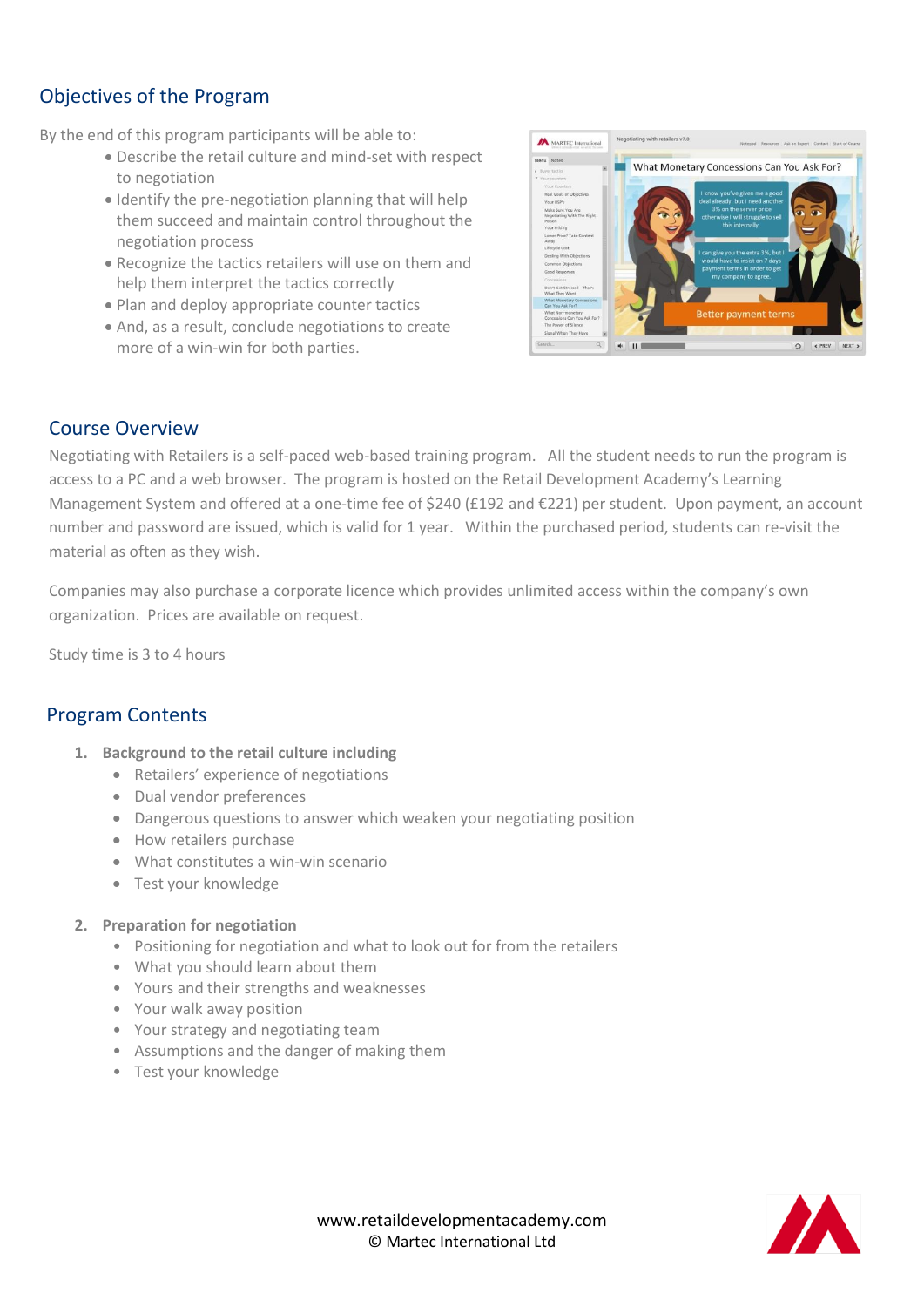- **3. Buyer tactics**
	- Intimidation
	- Stepping up the pressure
	- Raise objections
	- Dutch auctions
	- Unbundling
	- Give me your best price
	- Drive an early concession
	- Gambits
	- Switch gears
	- Use the cash flow
	- Test your knowledge

#### **4. Your counters**

- Their real goals or objectives
- Your USPs
- Negotiating with the right persons
- Your pricing
- Lower price? Take content away
- Lifecycle cost
- Dealing with objections
- Common objections and good responses
- Don't get stressed it's what they want
- Concessions
- What can you ask for
- The power of silence
- How to signal you've been pushed too far
- Test your knowledge



## **5**. **Common errors to avoid**

- Things you might say and how they get misinterpreted
- Share the risk
- Statements NOT to make
- Cost of technology over time
- **6. Summary and mastery test**

# Stretching and Testing

At the end of each module there is a test of the participant's knowledge and at the end of the program there is an overall mastery test. Test scores are recorded in the Learning Management System and are available to management to review achievement. Certificates are awarded based on satisfactory pass marks.



Within the main program modules there are some scenario exercises. These present a stage in the negotiating process, give 4 or 5 possible next steps and ask the student to select which one or two to use. Depending on what they select, they will get a follow up stage where they have to do something similar. These exercises have no right or wrong answers, but some answers are better than others, either because they are generally better or because they position the participant better for the next stage. These exercises encourage participants to think more deeply than conventional tests of knowledge. They are as near as you can get to role plays in e-learning and whichever responses are selected, the participant gets a review of the strengths and weaknesses of each option.